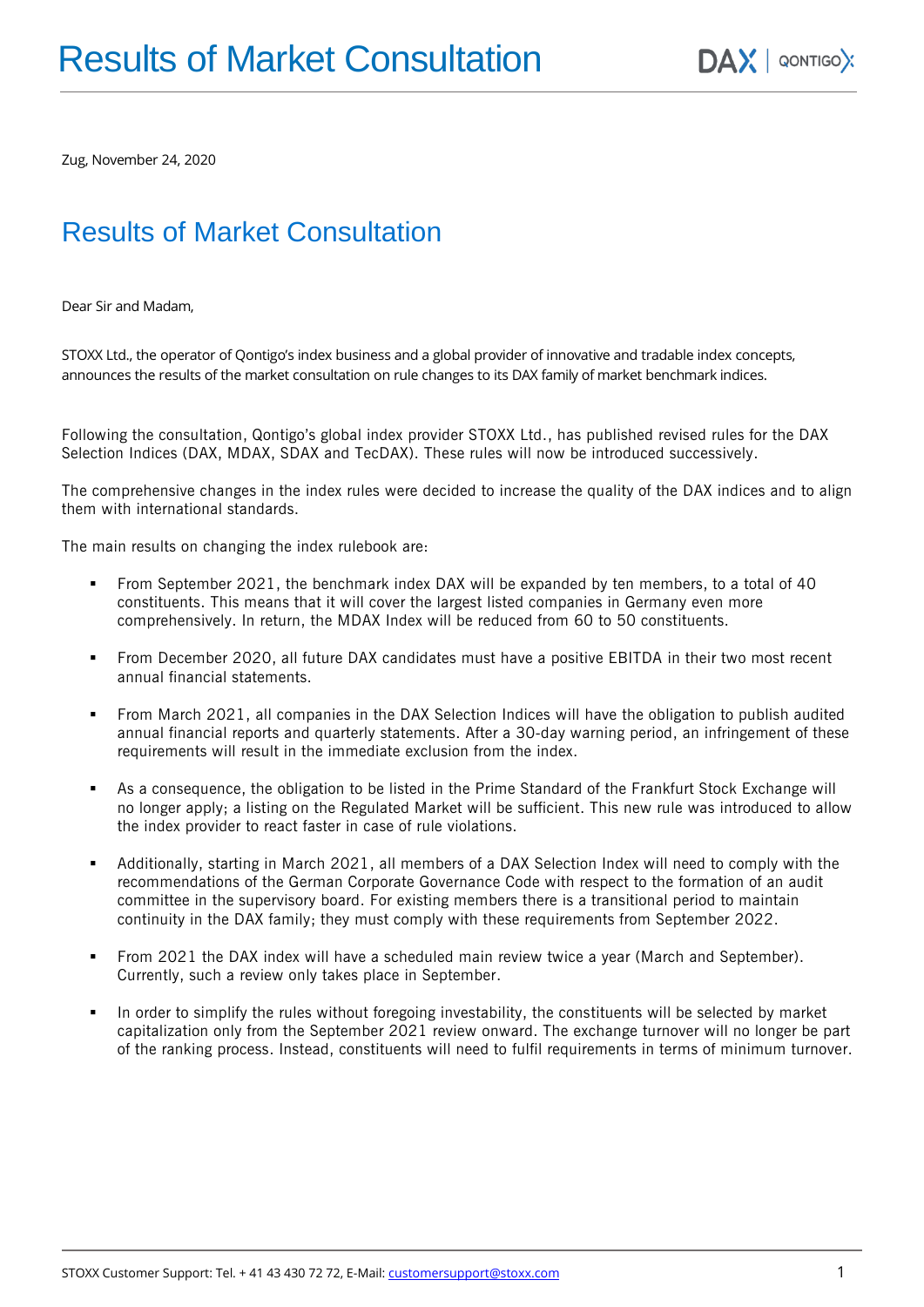# 1. CONSULTATION RESPONSE OVERVIEW

In total STOXX received **629** responses to the market consultation. **208** respondents provided additional comments to be considered. For the purpose of the evaluation STOXX has classified responses in three categories:

**Financial Institutions (39):** These are responses that are attributable to a financial institution and represent the consolidated view of that institutions. Associations representing financial institutions are also classified into this category. The results include the response of seven financial industry associations.

**Individuals (542):** These are responses by individuals made on their own behalf regardless of corporate affiliation. Associations representing the interests of individual investors are also classified into this category. The results include the response of two associations representing individual investor interests.

**Corporates (48):** These are responses that represent the opinion of listed companies from the non-financial sector. Associations representing the interests of (listed) companies are also classified in this category. The results include responses from six associations representing the interests of listed companies.

The responses from associations have initially been included into the overall results per category. In case of ambiguity in the overall answers, these more representative responses have been considered accordingly.

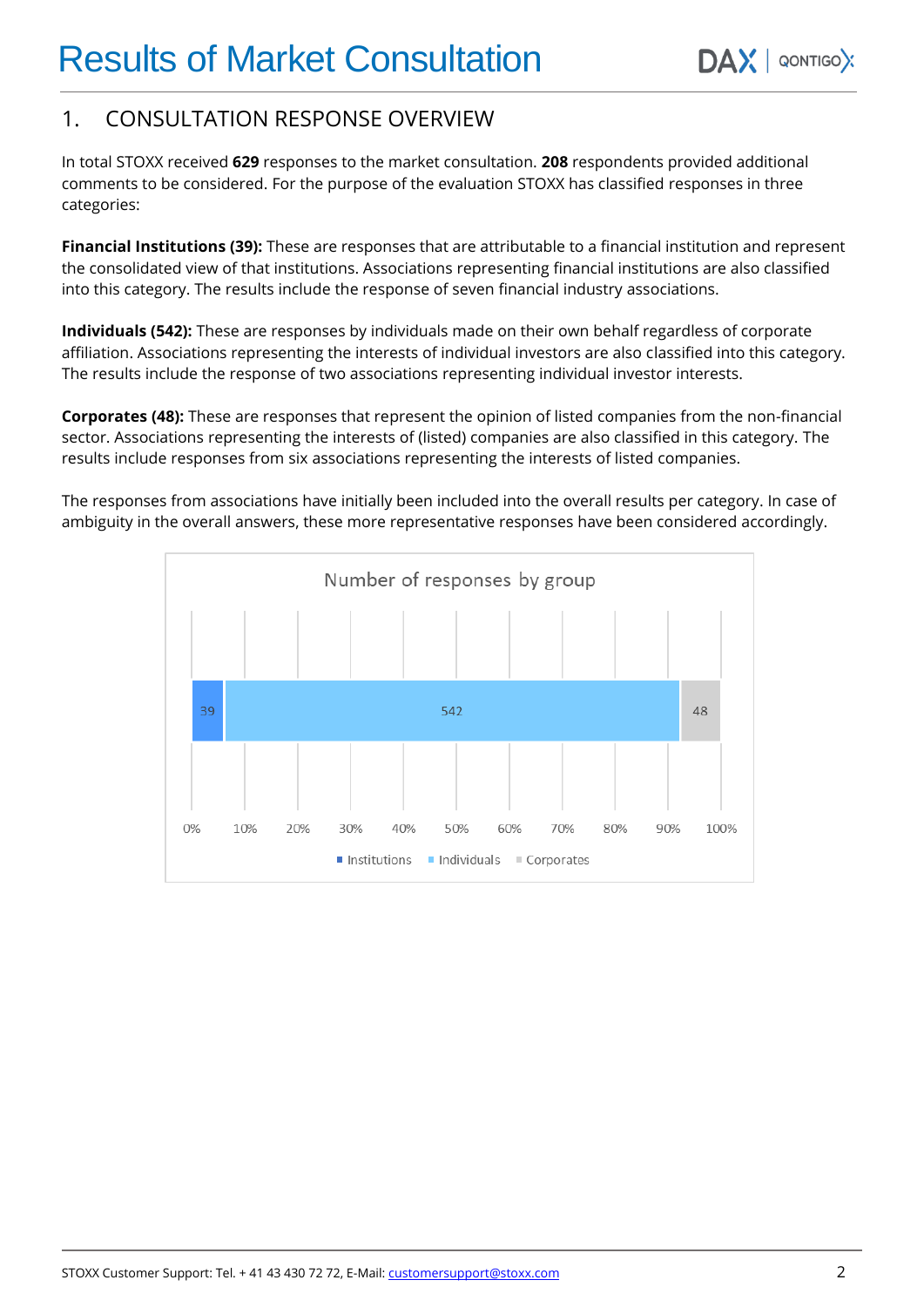# 2. DETAILED RESULTS

In the following chapters the numerical results are broken down per question asked in the consultation. In addition, a summary of comments along with responses from Qontigo is provided for each element of the consultation.

# 2.1. CHANGES TO INDEX RULES

The Market Consultation proposed to modify the selection and qualification rules for the headline DAX Selection indices (DAX, MDAX, SDAX and TecDAX) as well as all indices derived from these.

A clear majority of respondents across all three stakeholder groups voted in favour of the overall measures package and hence generally support the rule changes.



### **Comments (aggregated) Qontigo Response**

Some respondents have provided substantial feedback on ESG aspects in general. On the one hand answers highlighted that the DAX indices should remain objective fact-based market benchmarks without overlapping ESG aspects). On the other hand, some felt that the proposed integration of ESG criteria did not go far enough,

Some respondents commented that in their view no changes to the index methodology are necessary at all. Qontigo views the DAX index family primarily as a set of objective market benchmarks and will therefore not include ESG aspects into the rulebooks. These criteria shall be considered and continuously expanded in the respective dedicated ESG indices offered by Qontigo.

The results of the consultation clearly indicate that most respondents across all stakeholder groups generally support the measures.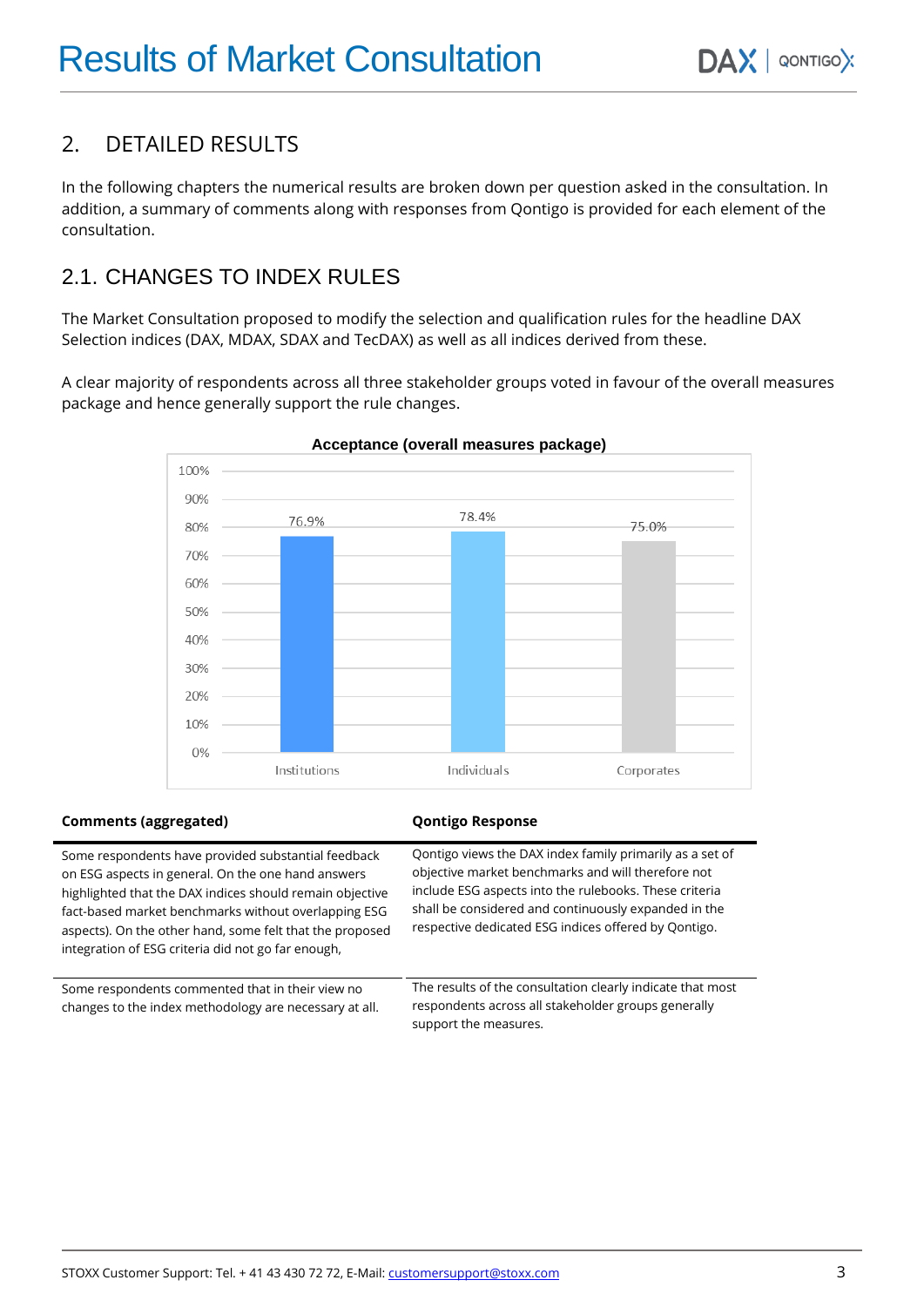## 2.2. OBJECTIONS TO INDIVIDUAL MEASURES

### **2.2.1.DE-COUPLING OF INDEX RULES FROM PRIME STANDARD LISTING REQUIREMENT**

A clear majority across all three stakeholder groups supported this measure.



#### **Acceptance (Prime Standard)**

#### **Comments (aggregated) Qontigo Response**

Some respondents commented that removing the requirement of a prime standard listing would lead to an undesirable reduction in the quality requirements of the indices.

With the additional introduction of the requirement of the submission of quarterly reports the key additional requirements of the Prime Standard over the General Standard are maintained. At the same time Qontigo can sanction a breach of these rules much faster and independent of the procedures of the Prime Standard.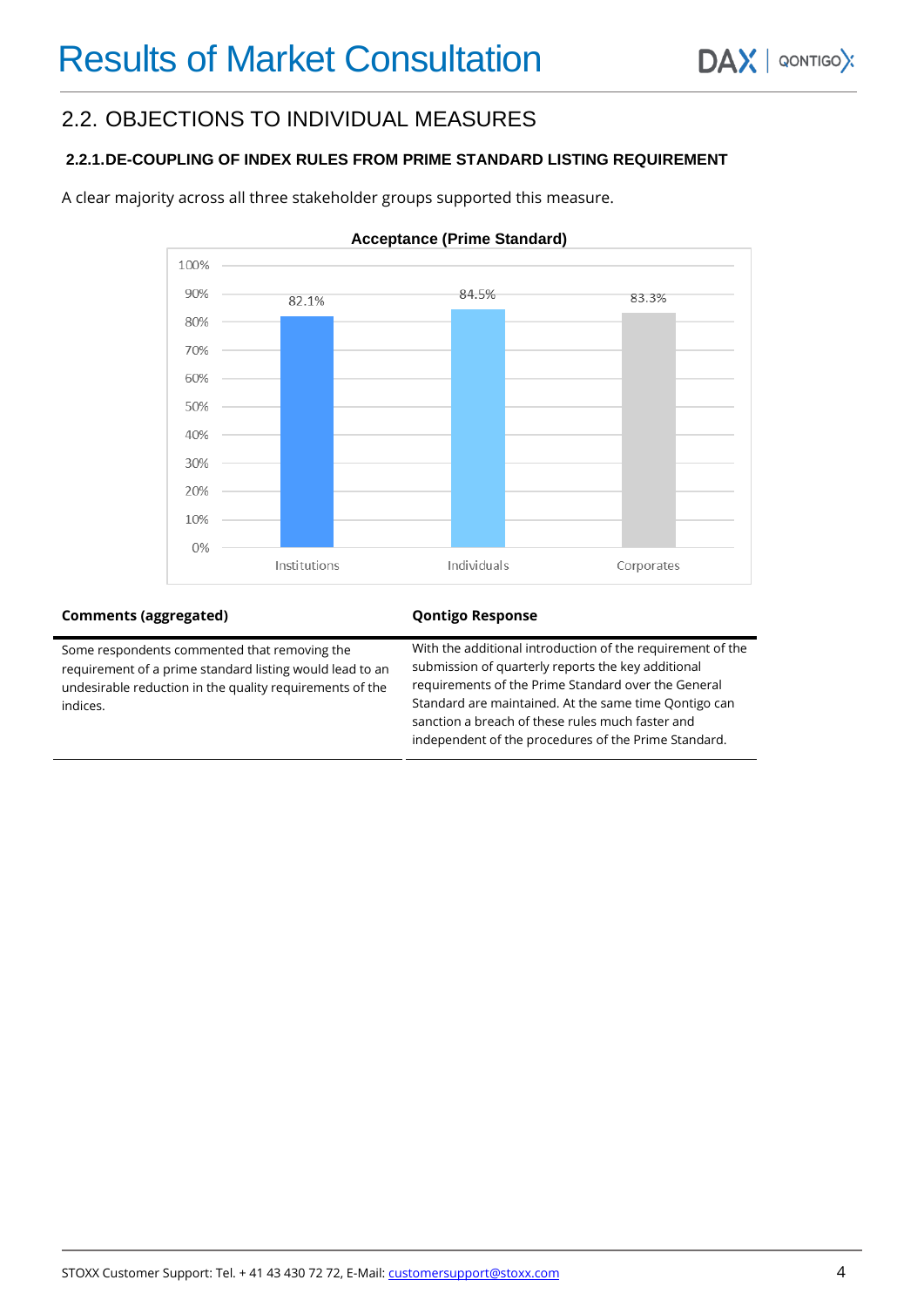#### **2.2.2.SELECTION OF INDEX COMPONENTS BY FREE FLOAT MARKET CAPITALIZATION ONLY (REMOVAL OF LIQUIDITY AS A SELECTION CRITERION**



A clear majority across all three stakeholder groups supported this measure.

#### **Comments (aggregated) Comments (aggregated) Qontigo Response**

| Some respondents felt that liquidity was an important    | Oontigo acknowledges the importance of liquidity for its       |
|----------------------------------------------------------|----------------------------------------------------------------|
| selection criterion especially for smaller companies and | index products. Due to the high correlation between            |
| should be retained in order to ensure enough liquidity   | market capitalization and liquidity Qontigo believes that      |
| and representative prices.                               | following international standards and selecting by market      |
|                                                          | capitalization only will in combination with the minimum       |
|                                                          | liquidity criteria ensure sufficient liquidity in the indices. |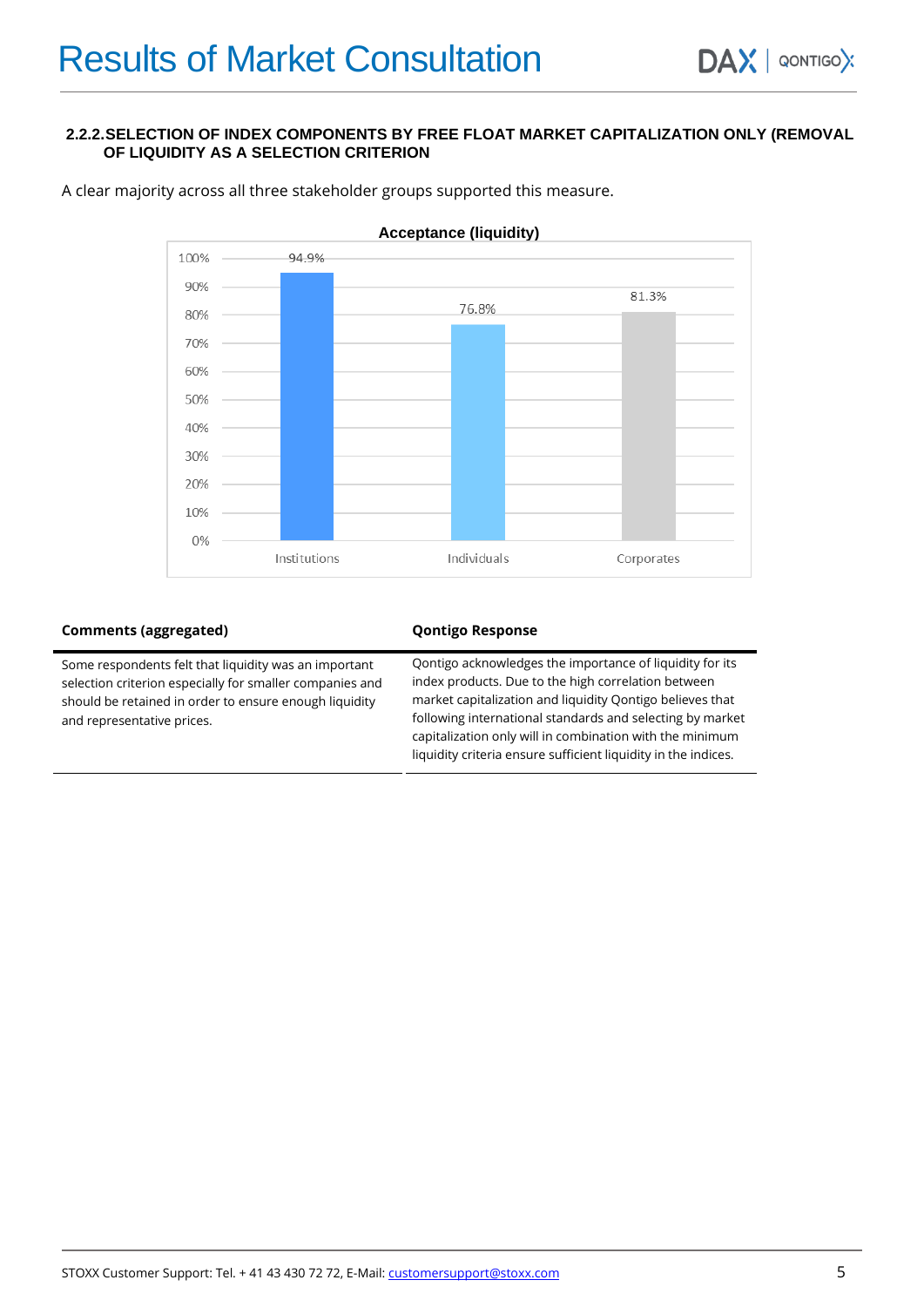### **2.2.3.INTRODUCTION OF REQUIREMENT OF AUDITED ANNUAL REPORTING WITH FAST EXIT IN CASE OF NON-COMPLIANCE.**



A clear majority across all three stakeholder groups supported this measure.

**Comments (aggregated) Comments (aggregated) Qontigo Response** 

n/a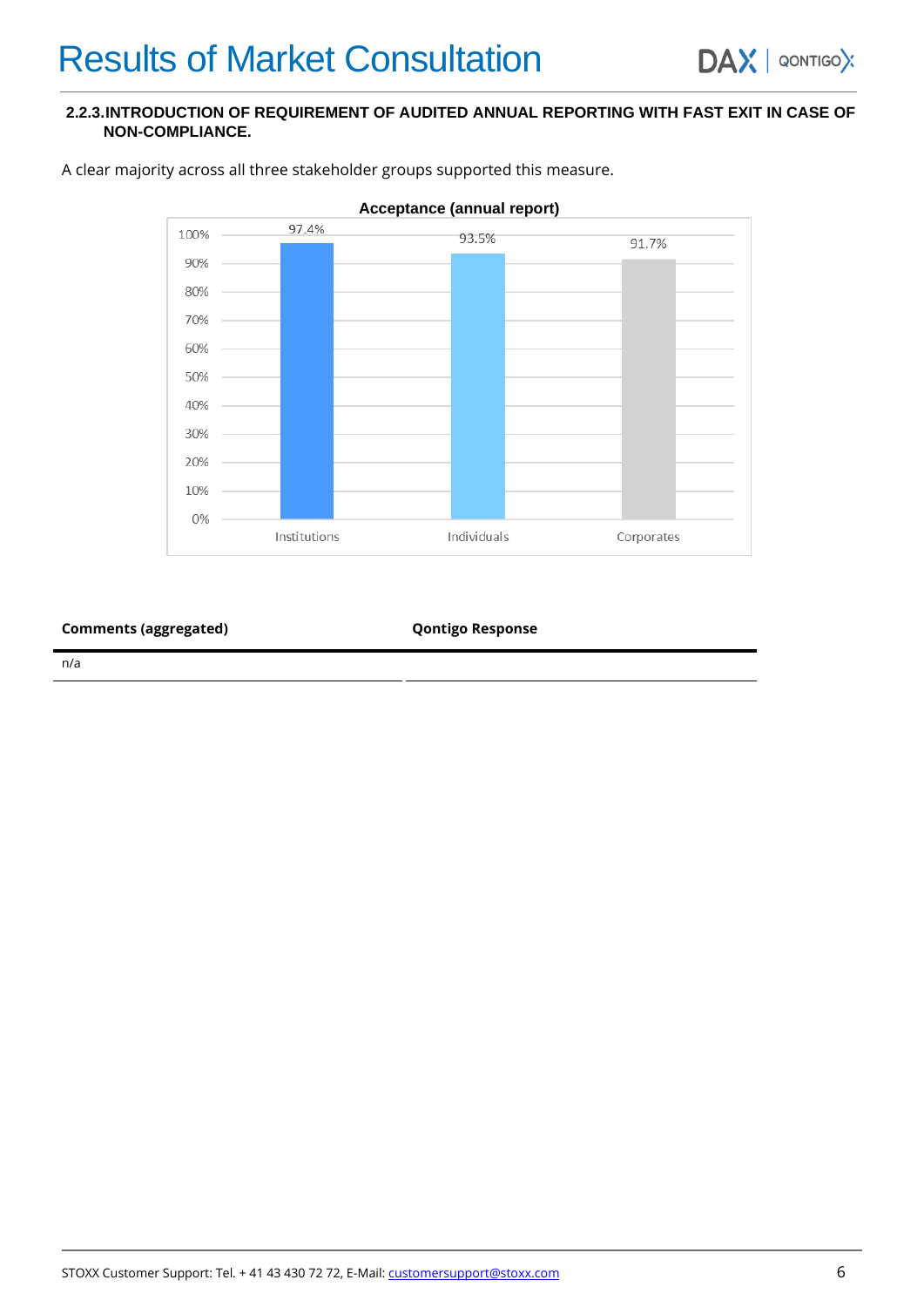#### **2.2.4.INTRODUCTION OF REQUIREMENT OF QUARTERLY REPORTING WITH FAST EXIT IN CASE OF NON-COMPLIANCE.**



A clear majority across all three stakeholder groups supported this measure.

#### **Comments (aggregated) Qontigo Response**

Some respondents felt that a requirement of quarterly reports would foster short-termism in the actions of listed companies and would prefer to focus on annual reports only.

With the introduction of this criterion it is ensured that the quality requirements for index inclusion are not reduced following the removal of a Prime Standard listing requirement.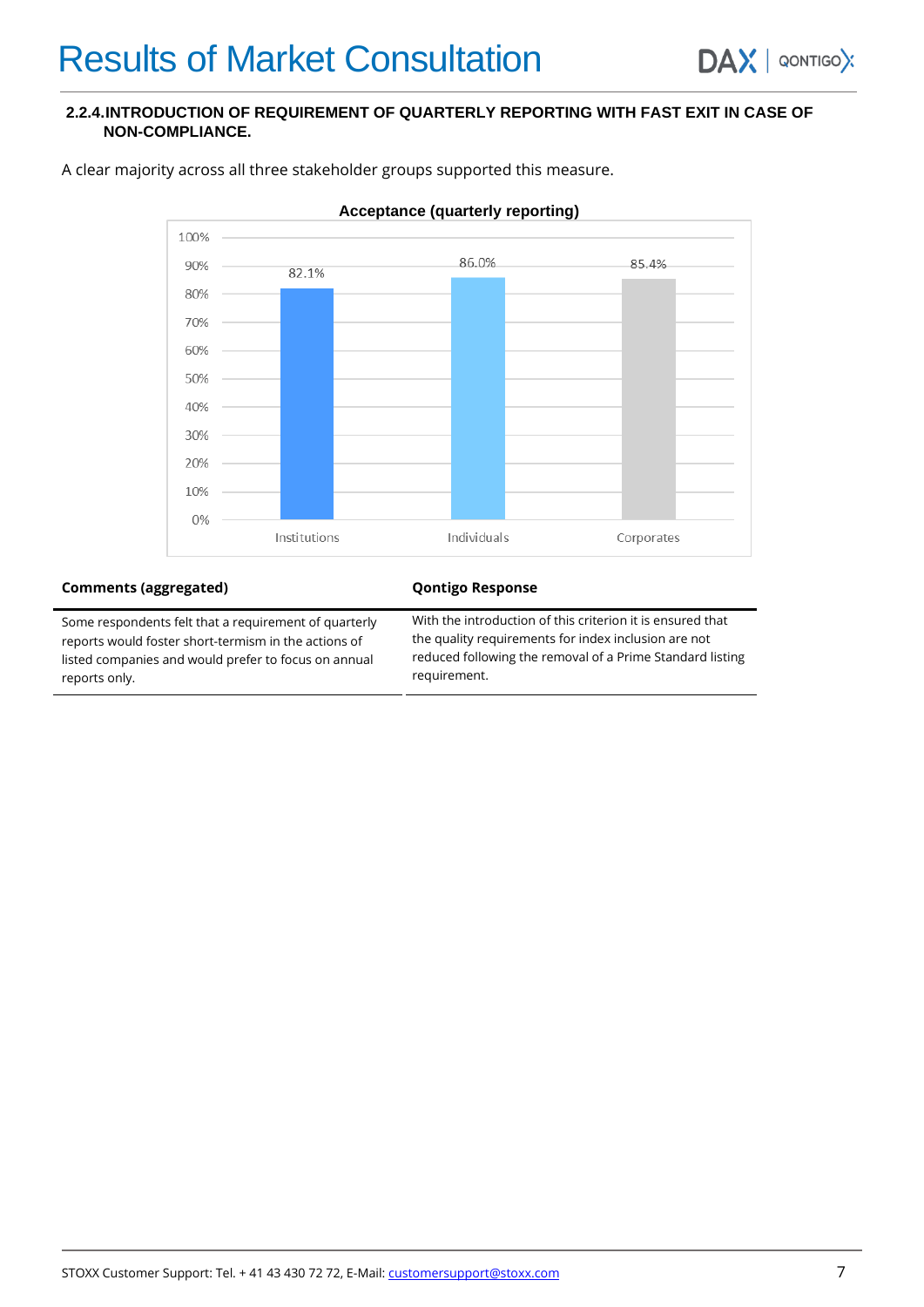#### **2.2.5.INTRODUCTION OF REQUIREMENT THAT AUDIT COMMITTEE IN SUPERVISORY BOARD EXISTS AND IS STAFFED.**



A clear majority across all three stakeholder groups supported this measure.

#### **Comments (aggregated) Qontigo Response**

| Some respondents asked for an extension of the<br>requirements, specifically to make compliance with the<br>entire German Corporate Governance Code mandatory<br>for index inclusion.             | Qontigo acknowledges the role of the German Corporate<br>Governance Code in fostering transparency and good<br>governance by means of the principles,<br>recommendations and suggestions embodied in the<br>Code. Reflecting these standards in the index<br>construction process enhances the quality of the<br>constituents' selection process and builds trust in the<br>market participants. The evolution of index rules must<br>take into consideration the ability of market participants<br>to adapt to the new index requirements on the issuers'<br>side, and the new behavior of the index on the<br>investment side. Qontigo will consider the progressive<br>extension of the index rules to the other aspects of the<br>Code in the future evolutions of the indices. |
|---------------------------------------------------------------------------------------------------------------------------------------------------------------------------------------------------|-------------------------------------------------------------------------------------------------------------------------------------------------------------------------------------------------------------------------------------------------------------------------------------------------------------------------------------------------------------------------------------------------------------------------------------------------------------------------------------------------------------------------------------------------------------------------------------------------------------------------------------------------------------------------------------------------------------------------------------------------------------------------------------|
| Some respondents pointed out that the measure should<br>not be applicable to companies in a KGaA structure due<br>to the diminished executive powers of the supervisory<br>board in this setting. | Qontigo acknowledges the special structure of KGaA<br>companies. The implementation of an audit committee is<br>nonetheless considered possible. To ensure sufficient<br>time for current index members to react the measure will<br>apply to current members of the selection indices as of<br>September 2022.                                                                                                                                                                                                                                                                                                                                                                                                                                                                     |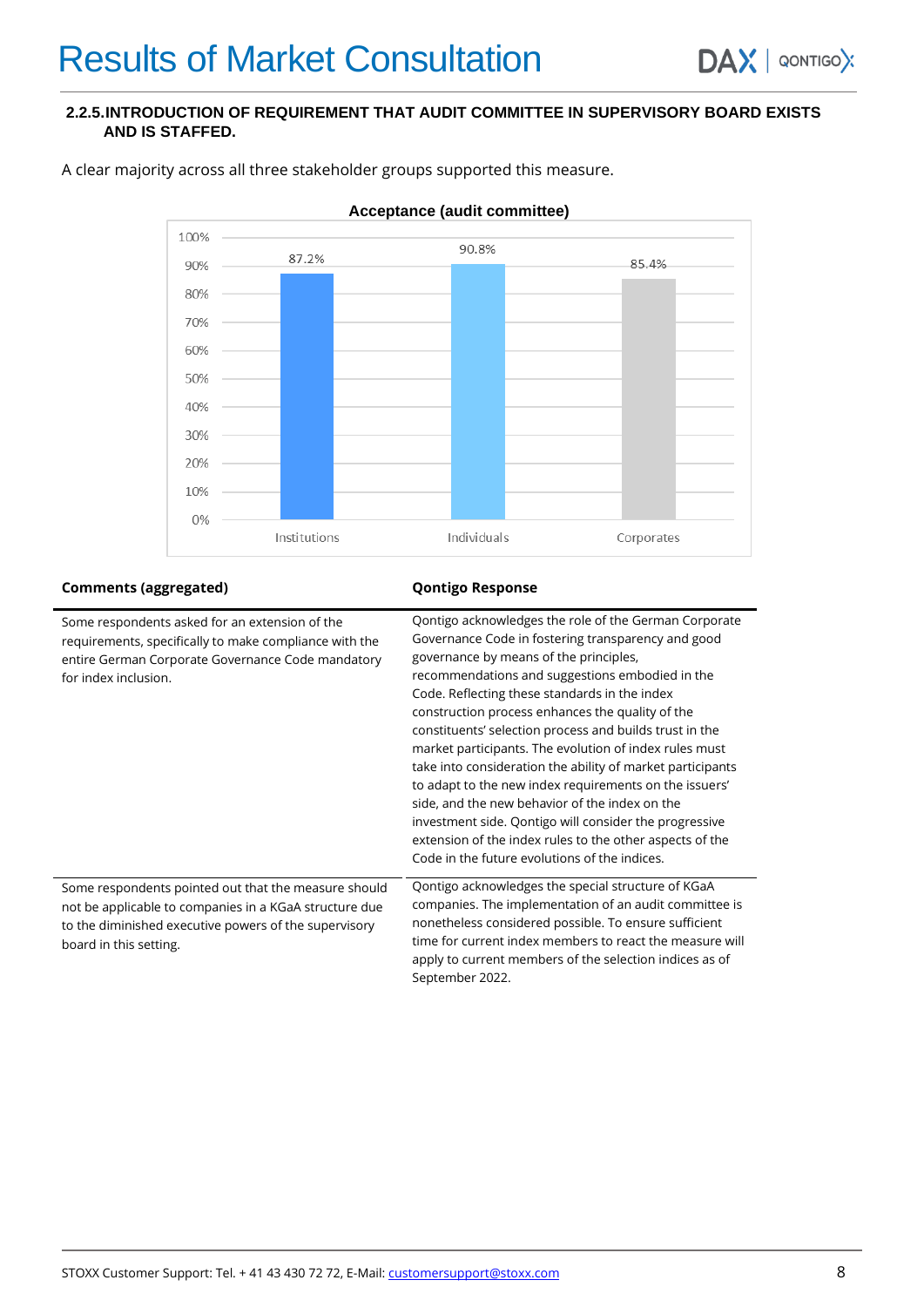### **2.2.6. INTRODUCTION OF EXCLUSION OF INVOLVEMENT WITH CONTROVERSIAL WEAPONS**

A small majority of respondents support the measure. However, a significant portion of respondents has objected the introduction of the measure. Many respondents have additionally provided further commentary on the inclusion of ESG aspects into the index rulebooks. Especially the criticism of the proposed measures from supporters of ESG criteria as well as the request for a clear separation between mainstream benchmark indices and dedicated ESG benchmarks show that there remains significant need for discussion on scope and integration of ESG criteria in the indices. Qontigo has therefore decided not to implement this measure in the rulebooks of the market benchmark indices.



#### **Acceptance (controversial weapons)**

Breaking down the results further we note that feedback from associations representing a large membership pool is overwhelmingly negative with regards to the proposed measure, while singular responses tilt slightly towards acceptance of the measure.





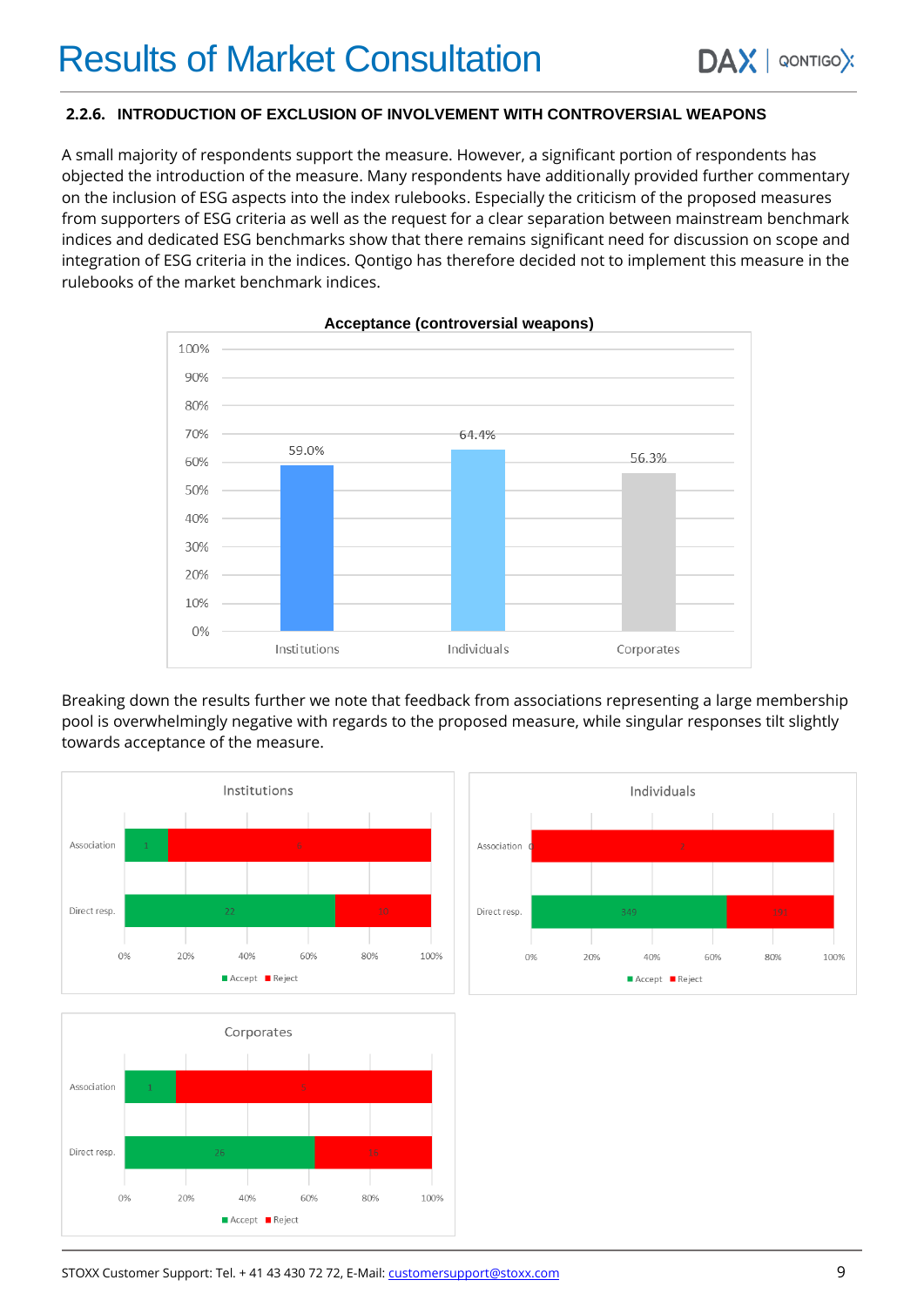#### **Rationale for not implementing the controversial weapons rule**

During the consultation and the ongoing dialogue with stakeholders and their representatives Qontigo has been able to collect a very heterogeneous feedback on this measure as well as on ESG criteria in general. After intense deliberations, Qontigo has decided not to implement the controversial weapons rule in its market benchmark indices.

The rejection rate for this measure of up to 40% across the three stakeholder groups is very high. In addition, the majority of responding associations reject the measure on behalf of their numerous members.

Qontigo therefore does not see sufficient market support for the introduction of a rule that significantly deviates from established norms in market benchmark creation.

The important and relevant proposals on existing and potentially new ESG criteria will become part of a separate intense stakeholder dialogue on the design of the ESG product families offered by Qontigo.

| <b>Comments (aggregated)</b>                                                                                                                                                                                        | <b>Qontigo Response</b>                                                                                                                                                                                                                                                                                                                                                                                                                                                                        |
|---------------------------------------------------------------------------------------------------------------------------------------------------------------------------------------------------------------------|------------------------------------------------------------------------------------------------------------------------------------------------------------------------------------------------------------------------------------------------------------------------------------------------------------------------------------------------------------------------------------------------------------------------------------------------------------------------------------------------|
| Many respondents commented that ESG criteria should<br>not be considered for the mainstream index rules and<br>that a clear separation between market benchmarks and<br>dedicated ESG indices should be maintained. | Based on the feedback received Qontigo has decided to<br>not implement this criterion. In general, the results of the<br>consultation have shown a very diverse feedback on ESG<br>criteria. The current consultation did not cover all aspects<br>of that discussion. Especially the scope and alignment of<br>ESG index rules between market benchmarks and<br>dedicated ESG benchmarks were not part of this<br>consultation. Here further dialogue with stakeholders<br>remains necessary. |
| Some respondents remarked that this rule is insufficient<br>and further ESG criteria should be included in for the<br>selection of the components of the indices.                                                   | The results of the consultation have shown a very diverse<br>feedback on ESG criteria. The current consultation did not<br>cover all aspects of that discussion. Especially the critical<br>commentary of otherwise ESG supporters show the need<br>for further discussion on scope and integration of ESG<br>criteria in the index families.                                                                                                                                                  |
| Another group of respondents criticised the definition of<br>the term controversial weapons and suggested to limit<br>the exclusion only to those weapons that breach<br>international laws or treaties.            | For the consultation Qontigo referenced the controversial<br>weapons definition as published by its partner<br>Sustainalytics. Going forward this topic will also be<br>addressed in a future consultation on ESG topics.                                                                                                                                                                                                                                                                      |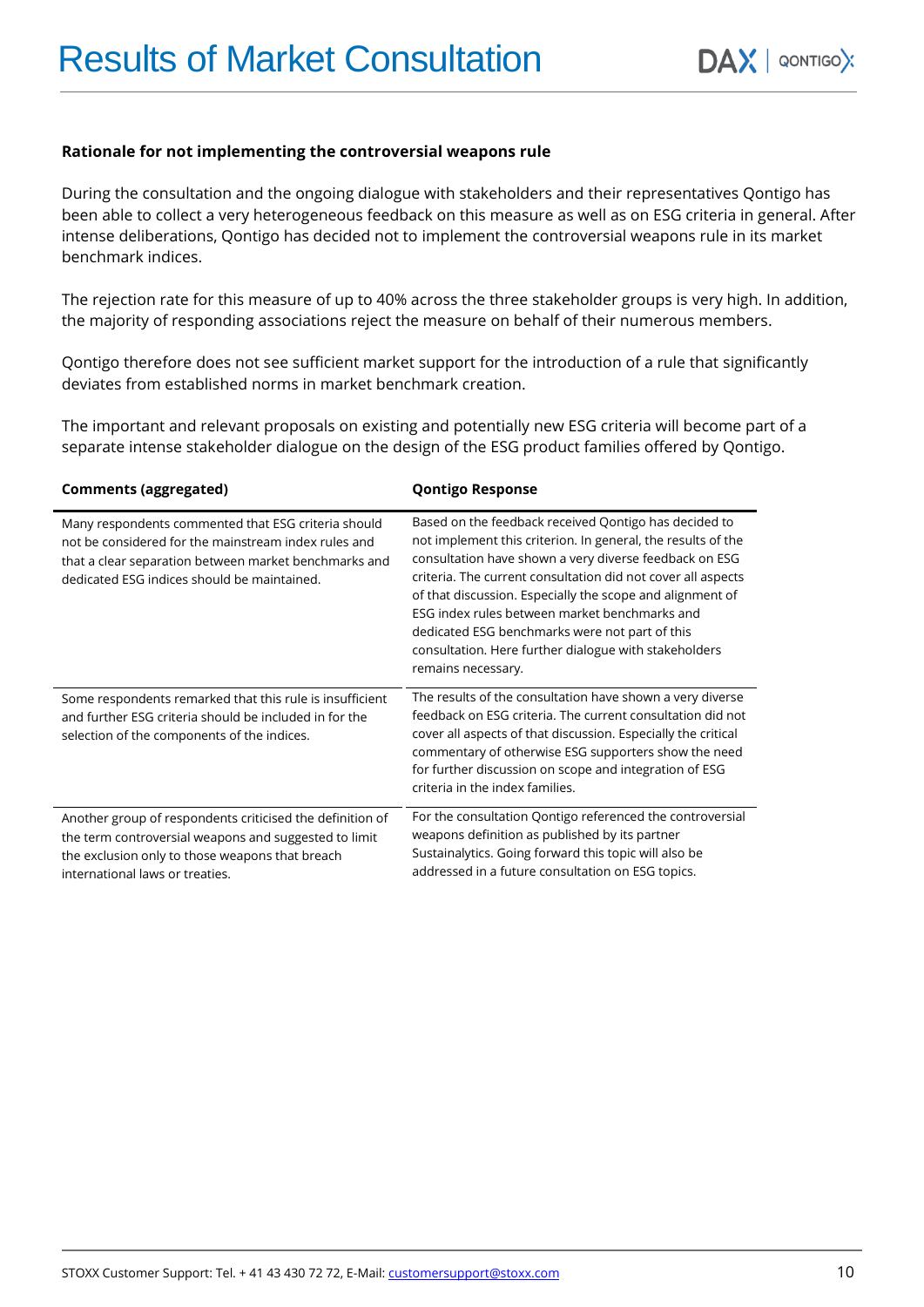### **2.2.7.INTRODUCTION OF PROFITABILITY REQUIREMENT**

A clear majority of individual and corporate respondents supported this measure. However just under 50% of the institutional respondents did object to the measure.



**Acceptance (Profitability)**

Breaking down the results further we note that associations in majority support the general introduction of a profitability metric. Some responding associations indicated that they support a profitability metric in general but object to EBITDA as a measure of profitability. We consider those responses as generally in favour of the measure.



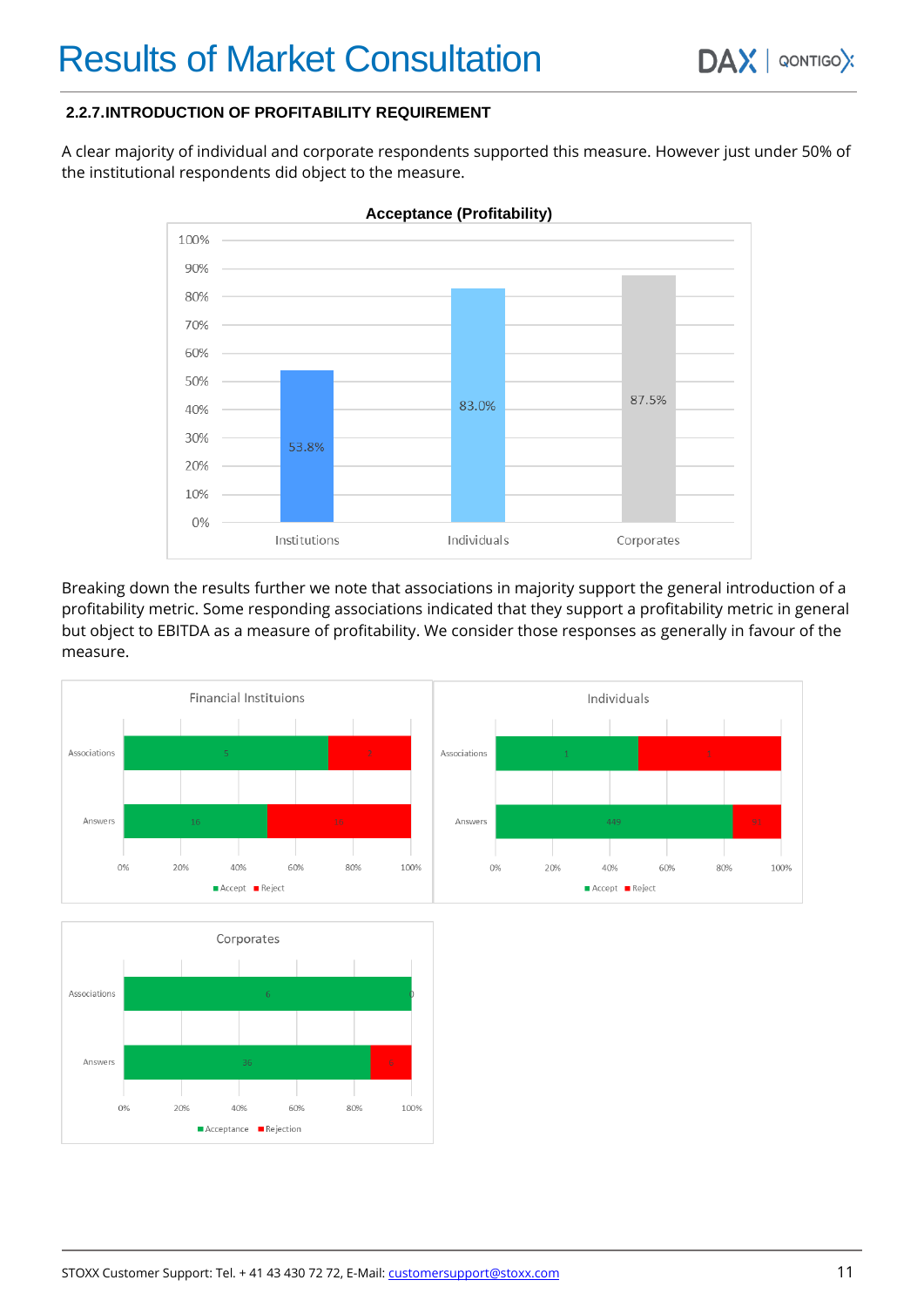# Results of Market Consultation

 $DAX$  | QONTIGOX

| <b>Comments (aggregated)</b>                                                                                                                                                                                                                                                                     | <b>Qontigo Response</b>                                                                                                                                                                                                                                                                                          |
|--------------------------------------------------------------------------------------------------------------------------------------------------------------------------------------------------------------------------------------------------------------------------------------------------|------------------------------------------------------------------------------------------------------------------------------------------------------------------------------------------------------------------------------------------------------------------------------------------------------------------|
| Many respondents commented that EBITDA should not<br>be used to measure profitability. Some suggested to use<br>net income or EBIT instead. Those respondents generally<br>considered EBITDA as not strict enough in order to<br>ensure the inclusion of profitable companies into the<br>index. | The intention of the measure is to provide a basic<br>validation of the viability of the business model. Qontigo<br>understands that some market participants would prefer<br>a tougher measure, however given the heterogeneous<br>feedback on the topic, Qontigo feels that EBITDA is a<br>sufficient measure. |
| Some respondents commented that the introduction of<br>this rule would deter and punish growth stocks and<br>artificially keep highly valued companies with forward<br>looking business models in the lower indices below the<br>DAX.                                                            | The proposal aims to ensure that only companies whose<br>business model has proved to viable at least in the past<br>two years before index inclusion become eligible for DAX.<br>The requirement does not apply to other indices.                                                                               |
| Some respondents commented that the rule should be<br>applied regularly and not at time of inclusion only and<br>that companies that are consistently non-profitable<br>should be removed from the indices accordingly.                                                                          | The intention of the rule is to ensure a viability of the<br>business model before inclusion in the highest index level<br>hence a continuous check is not intended.                                                                                                                                             |